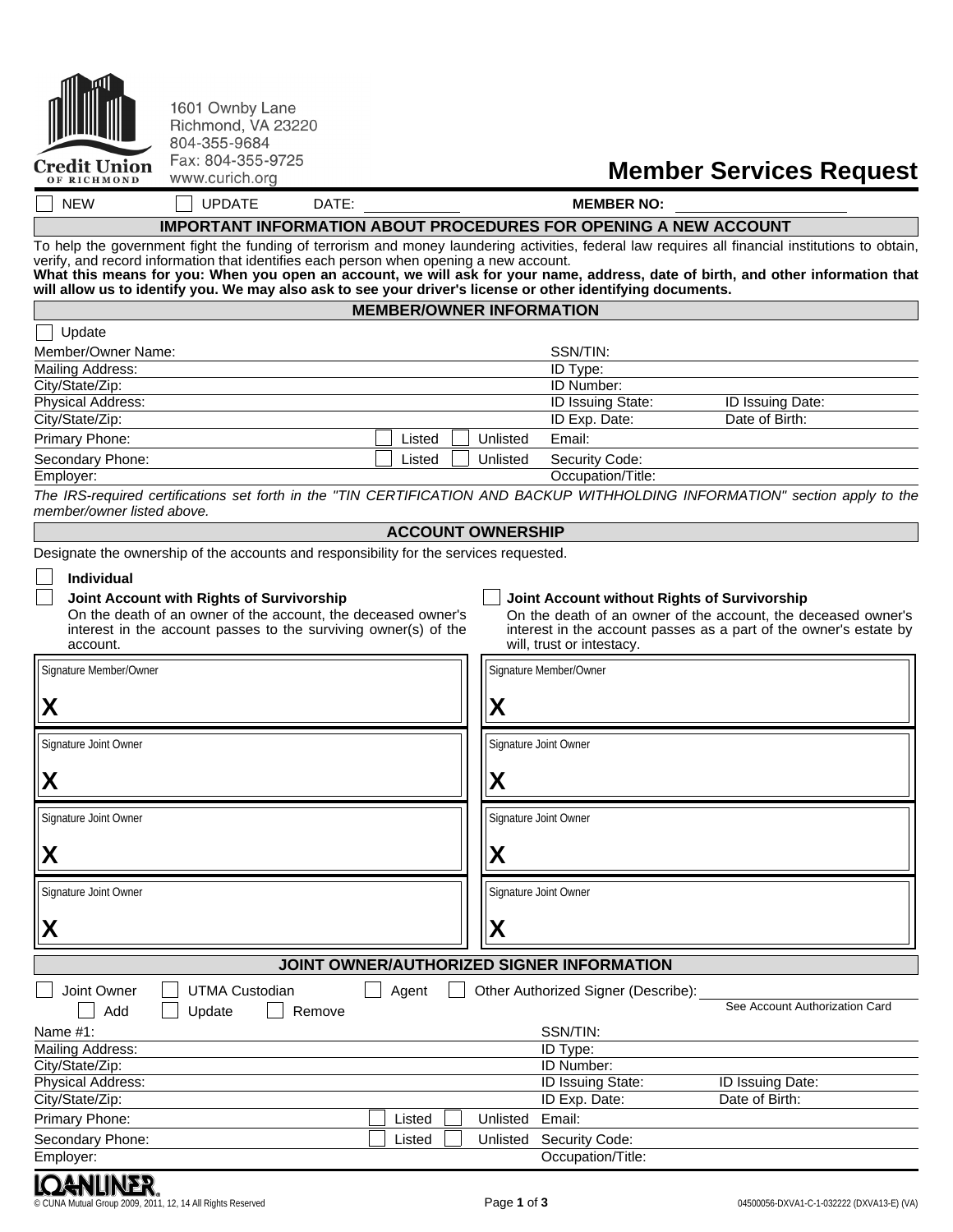| JOINT OWNER/AUTHORIZED SIGNER INFORMATION (continued)                                                                                                                 |                                                                                                                                                                                                                                |                                                                                                                                                                                                                               |  |  |  |
|-----------------------------------------------------------------------------------------------------------------------------------------------------------------------|--------------------------------------------------------------------------------------------------------------------------------------------------------------------------------------------------------------------------------|-------------------------------------------------------------------------------------------------------------------------------------------------------------------------------------------------------------------------------|--|--|--|
| Joint Owner<br>Agent                                                                                                                                                  | Other Authorized Signer (Describe):                                                                                                                                                                                            |                                                                                                                                                                                                                               |  |  |  |
| Add<br>Update<br>Remove                                                                                                                                               | See Account Authorization Card                                                                                                                                                                                                 |                                                                                                                                                                                                                               |  |  |  |
| Name $#2$ :                                                                                                                                                           | SSN/TIN:                                                                                                                                                                                                                       |                                                                                                                                                                                                                               |  |  |  |
| Mailing Address:                                                                                                                                                      | ID Type:                                                                                                                                                                                                                       |                                                                                                                                                                                                                               |  |  |  |
| City/State/Zip:                                                                                                                                                       | ID Number:<br><b>ID Issuing State:</b>                                                                                                                                                                                         | <b>ID Issuing Date:</b>                                                                                                                                                                                                       |  |  |  |
| Physical Address:<br>City/State/Zip:                                                                                                                                  | ID Exp. Date:                                                                                                                                                                                                                  | Date of Birth:                                                                                                                                                                                                                |  |  |  |
| Primary Phone:                                                                                                                                                        | Listed<br>Unlisted<br>Email:                                                                                                                                                                                                   |                                                                                                                                                                                                                               |  |  |  |
| Secondary Phone:                                                                                                                                                      | Security Code:<br>Listed<br>Unlisted                                                                                                                                                                                           |                                                                                                                                                                                                                               |  |  |  |
| Employer:                                                                                                                                                             | Occupation/Title:                                                                                                                                                                                                              |                                                                                                                                                                                                                               |  |  |  |
| Joint Owner<br>Agent                                                                                                                                                  | Other Authorized Signer (Describe):                                                                                                                                                                                            |                                                                                                                                                                                                                               |  |  |  |
| Add<br>Update<br>Remove                                                                                                                                               | See Account Authorization Card                                                                                                                                                                                                 |                                                                                                                                                                                                                               |  |  |  |
| Name #3:                                                                                                                                                              | SSN/TIN:                                                                                                                                                                                                                       |                                                                                                                                                                                                                               |  |  |  |
| Mailing Address:                                                                                                                                                      | ID Type:                                                                                                                                                                                                                       |                                                                                                                                                                                                                               |  |  |  |
| City/State/Zip:                                                                                                                                                       | ID Number:                                                                                                                                                                                                                     |                                                                                                                                                                                                                               |  |  |  |
| Physical Address:<br>City/State/Zip:                                                                                                                                  | <b>ID Issuing State:</b><br>ID Exp. Date:                                                                                                                                                                                      | ID Issuing Date:<br>Date of Birth:                                                                                                                                                                                            |  |  |  |
| Primary Phone:                                                                                                                                                        | Listed<br>Unlisted<br>Email:                                                                                                                                                                                                   |                                                                                                                                                                                                                               |  |  |  |
| Secondary Phone:                                                                                                                                                      | Listed<br>Unlisted<br>Security Code:                                                                                                                                                                                           |                                                                                                                                                                                                                               |  |  |  |
| Employer:                                                                                                                                                             | Occupation/Title:                                                                                                                                                                                                              |                                                                                                                                                                                                                               |  |  |  |
|                                                                                                                                                                       | <b>ACCOUNT TYPES</b>                                                                                                                                                                                                           |                                                                                                                                                                                                                               |  |  |  |
| Share/Savings:                                                                                                                                                        | Add<br>Remove<br>Other:<br>the contract of the contract of the                                                                                                                                                                 | Add<br>Remove                                                                                                                                                                                                                 |  |  |  |
|                                                                                                                                                                       | Add<br>Remove<br>Other:                                                                                                                                                                                                        | Add<br>Remove                                                                                                                                                                                                                 |  |  |  |
|                                                                                                                                                                       | Add<br>Remove                                                                                                                                                                                                                  |                                                                                                                                                                                                                               |  |  |  |
|                                                                                                                                                                       |                                                                                                                                                                                                                                |                                                                                                                                                                                                                               |  |  |  |
|                                                                                                                                                                       | <b>ACCOUNT SERVICES</b>                                                                                                                                                                                                        |                                                                                                                                                                                                                               |  |  |  |
| ATM Card:                                                                                                                                                             | Add<br><b>Overdraft Protection</b><br>Remove                                                                                                                                                                                   | Update                                                                                                                                                                                                                        |  |  |  |
| Debit Card:                                                                                                                                                           | Add<br>Indicate transfer priority:<br>Remove                                                                                                                                                                                   |                                                                                                                                                                                                                               |  |  |  |
|                                                                                                                                                                       | Add<br>Remove                                                                                                                                                                                                                  |                                                                                                                                                                                                                               |  |  |  |
| Internet Banking:<br><u> </u>                                                                                                                                         | Add<br>Remove<br>2. $\qquad \qquad$                                                                                                                                                                                            |                                                                                                                                                                                                                               |  |  |  |
|                                                                                                                                                                       | Add<br>$\frac{3}{2}$<br>Remove                                                                                                                                                                                                 |                                                                                                                                                                                                                               |  |  |  |
| <b>Bill Payment:</b>                                                                                                                                                  | Add<br>4.<br>Remove                                                                                                                                                                                                            |                                                                                                                                                                                                                               |  |  |  |
| Other:                                                                                                                                                                | Add<br>Remove                                                                                                                                                                                                                  |                                                                                                                                                                                                                               |  |  |  |
|                                                                                                                                                                       | <b>ACCOUNT DESIGNATIONS</b>                                                                                                                                                                                                    |                                                                                                                                                                                                                               |  |  |  |
| Payable on Death<br>All Accounts (excluding<br>(POD)/Trust Account<br>IRA's and Certificates accounts)                                                                | Designate Specific Accounts:<br>(excluding IRA's and Certificate accounts)                                                                                                                                                     |                                                                                                                                                                                                                               |  |  |  |
|                                                                                                                                                                       |                                                                                                                                                                                                                                |                                                                                                                                                                                                                               |  |  |  |
| Street:                                                                                                                                                               | Street:<br><u> 1989 - Johann Barn, amerikansk politiker (d. 1989)</u>                                                                                                                                                          |                                                                                                                                                                                                                               |  |  |  |
|                                                                                                                                                                       |                                                                                                                                                                                                                                |                                                                                                                                                                                                                               |  |  |  |
|                                                                                                                                                                       |                                                                                                                                                                                                                                |                                                                                                                                                                                                                               |  |  |  |
| Phone:                                                                                                                                                                | Phone: The contract of the contract of the contract of the contract of the contract of the contract of the contract of the contract of the contract of the contract of the contract of the contract of the contract of the con |                                                                                                                                                                                                                               |  |  |  |
| The Beneficiary/POD Payee, as designated above, replaces any and all previous Beneficiary/POD Payee designation, if any.                                              |                                                                                                                                                                                                                                |                                                                                                                                                                                                                               |  |  |  |
|                                                                                                                                                                       | Agency   All Accounts   Designate Specific Accounts (excluding IRA's and Certificate accounts):                                                                                                                                |                                                                                                                                                                                                                               |  |  |  |
| Name of Agent:                                                                                                                                                        |                                                                                                                                                                                                                                |                                                                                                                                                                                                                               |  |  |  |
| Signature                                                                                                                                                             | Date                                                                                                                                                                                                                           |                                                                                                                                                                                                                               |  |  |  |
|                                                                                                                                                                       |                                                                                                                                                                                                                                |                                                                                                                                                                                                                               |  |  |  |
| X                                                                                                                                                                     |                                                                                                                                                                                                                                |                                                                                                                                                                                                                               |  |  |  |
|                                                                                                                                                                       |                                                                                                                                                                                                                                |                                                                                                                                                                                                                               |  |  |  |
| The account(s) listed in the "ACCOUNT TYPE" section is/are held by:                                                                                                   | UTMA CUSTODIAL DESIGNATION AND INFORMATION                                                                                                                                                                                     |                                                                                                                                                                                                                               |  |  |  |
| Custodian 1:                                                                                                                                                          | Custodian 2:                                                                                                                                                                                                                   |                                                                                                                                                                                                                               |  |  |  |
| Name:<br><u> 1989 - Andrea Station Barbara, actor a component de la componentación de la componentación de la componentaci</u>                                        |                                                                                                                                                                                                                                |                                                                                                                                                                                                                               |  |  |  |
|                                                                                                                                                                       |                                                                                                                                                                                                                                |                                                                                                                                                                                                                               |  |  |  |
| Phone:                                                                                                                                                                | Phone:                                                                                                                                                                                                                         |                                                                                                                                                                                                                               |  |  |  |
| <u> 1989 - Johann Stein, marwolaethau a bhann an t-Amhair ann an t-Amhair an t-Amhair an t-Amhair an t-Amhair an</u><br>Date of Birth: <u>Cambridge Communication</u> | Date of Birth: <u>Contract of Birth:</u>                                                                                                                                                                                       | the control of the control of the control of the control of the control of the control of the control of the control of the control of the control of the control of the control of the control of the control of the control |  |  |  |
|                                                                                                                                                                       |                                                                                                                                                                                                                                |                                                                                                                                                                                                                               |  |  |  |
| $\frac{1}{2}$ as custodian(s) for $\frac{1}{2}$                                                                                                                       |                                                                                                                                                                                                                                | (Minor), _______________(Minor's SSN/TIN), ___                                                                                                                                                                                |  |  |  |

(Minor's Age) under the Virginia Uniform Transfers to Minors Act.